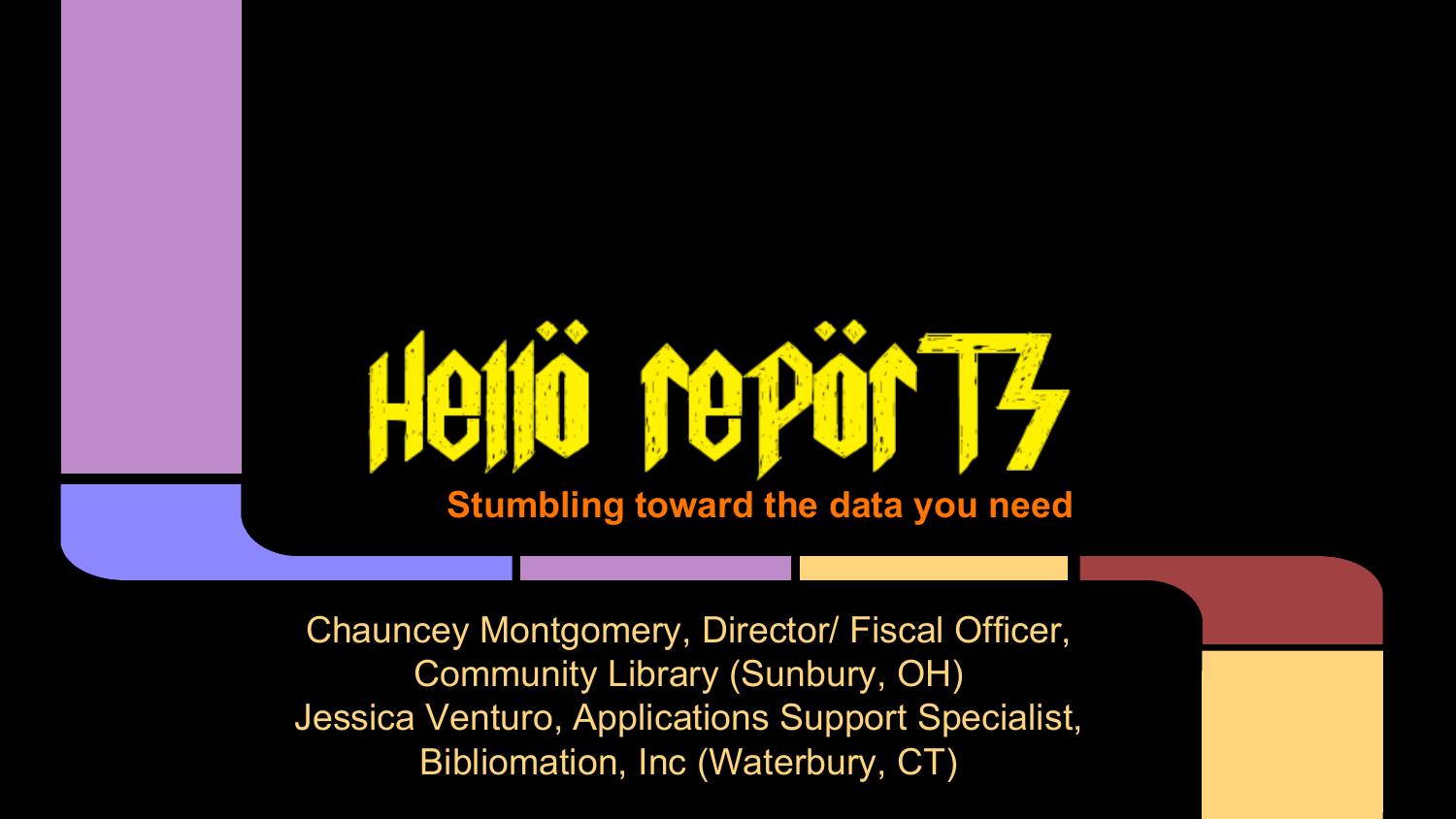# **In case you want to follow along...**

**<http://bit.ly/1gx7nI0>**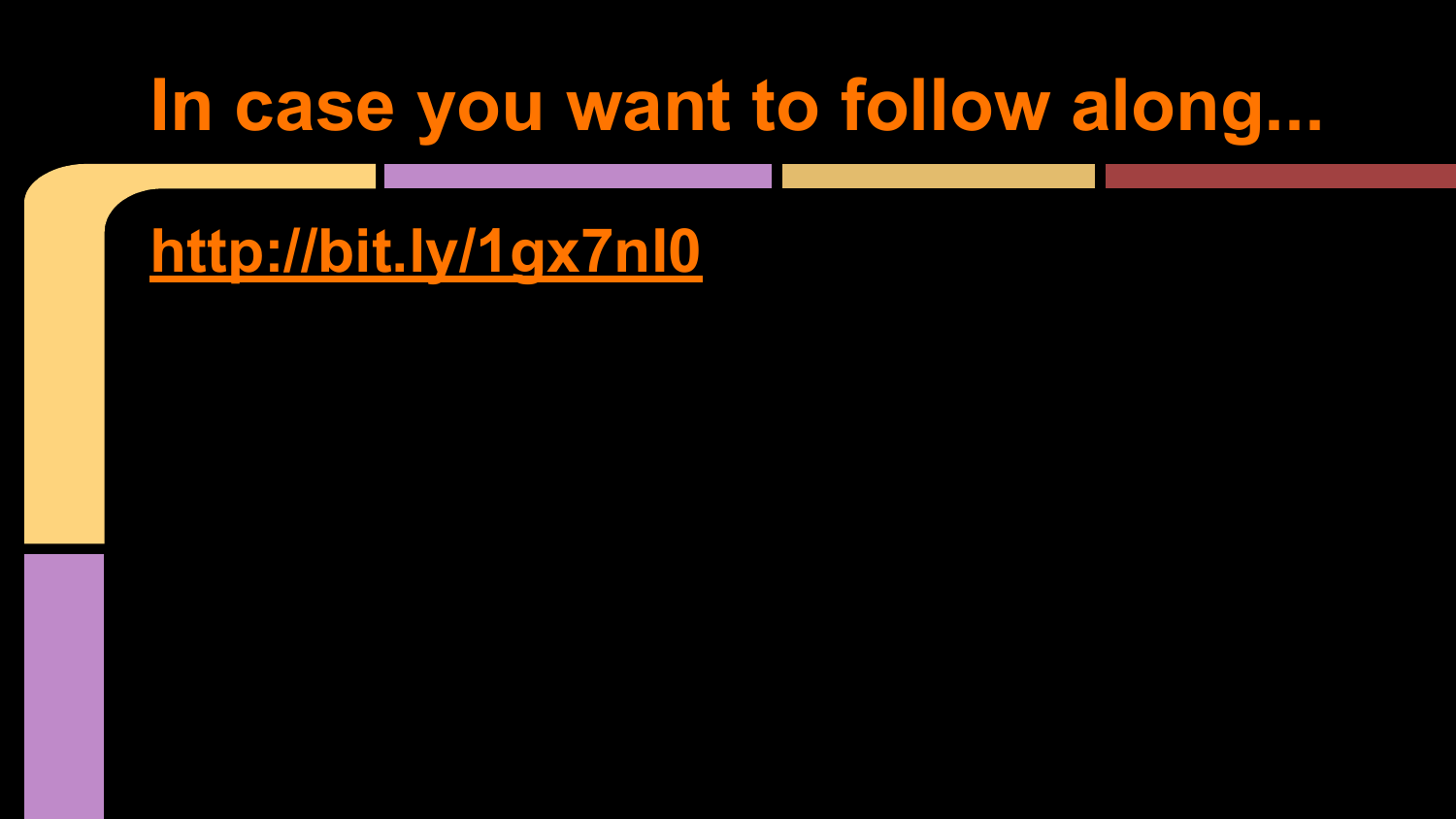**"Nobody knows who they were or what they were doing."**

**Agenda Introductions** Overview of Reports in Evergreen "Tour" of the Reports Interface Building a Template Creating a Report Viewing Output Troubleshooting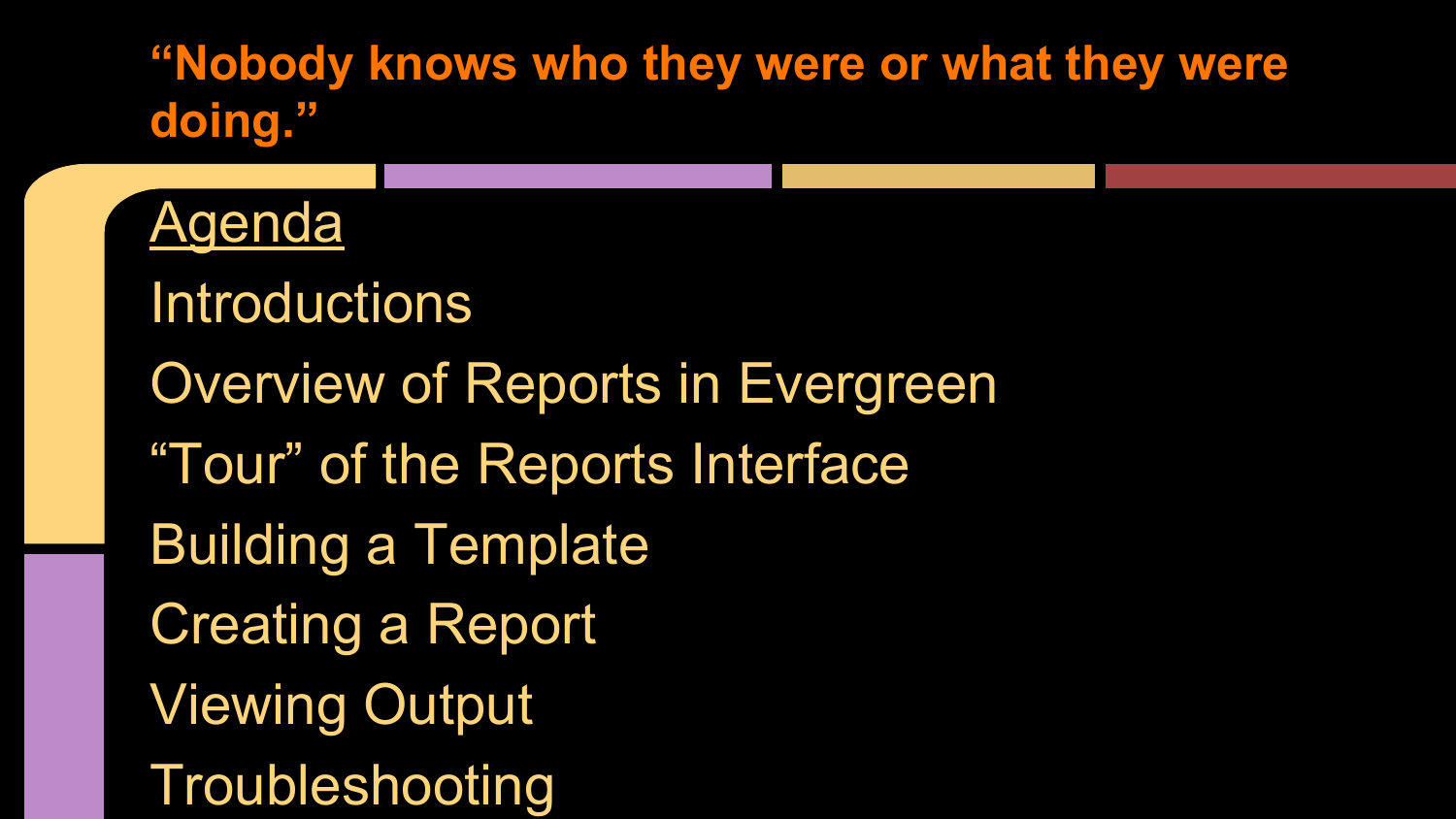## **"Hello Cleveland!"**



The report building experience in Evergreen.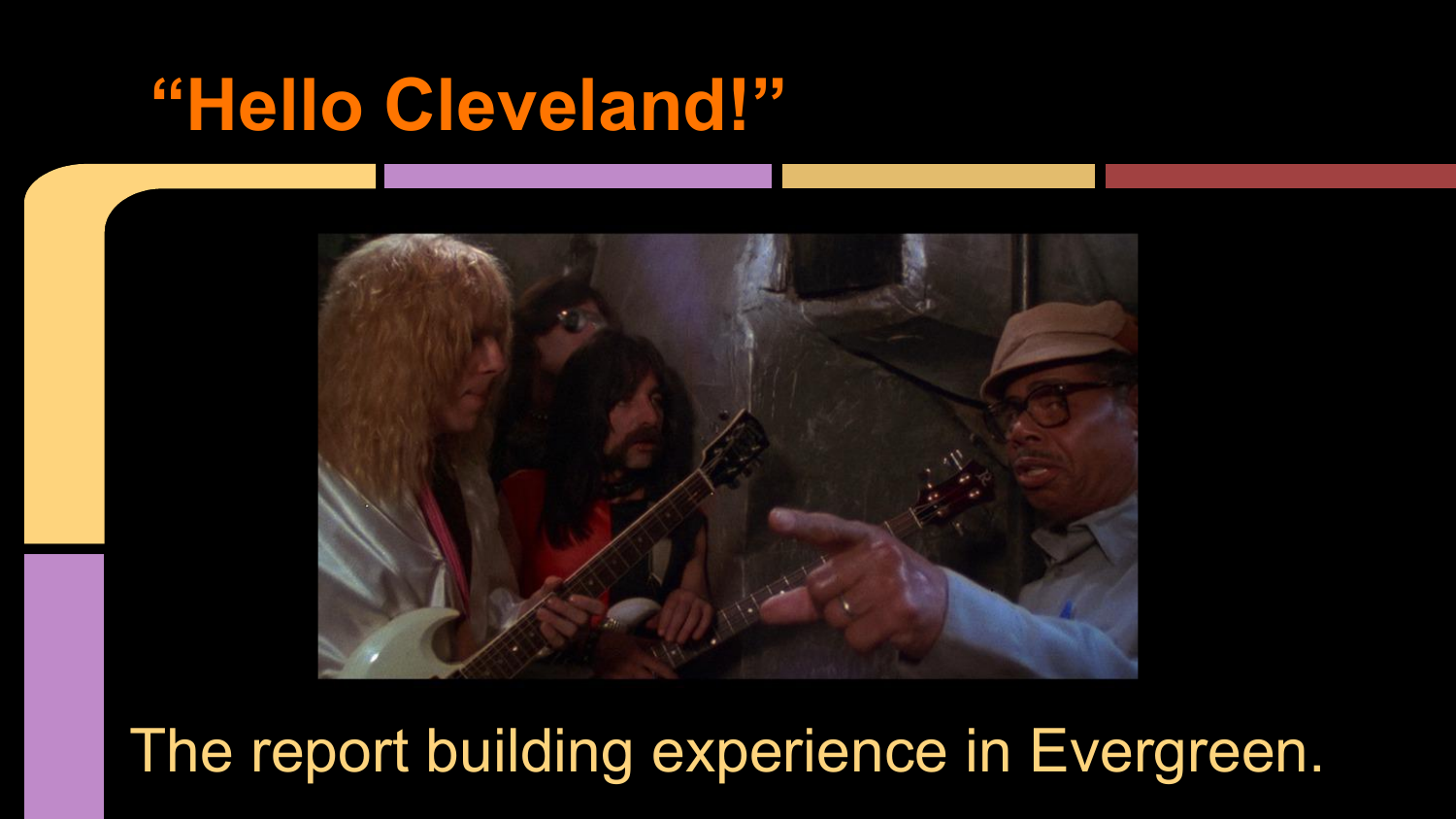### **"I've been working with this now for about half an hour...it's a complete catastrophe!"**



### Building reports can be a challenge at first.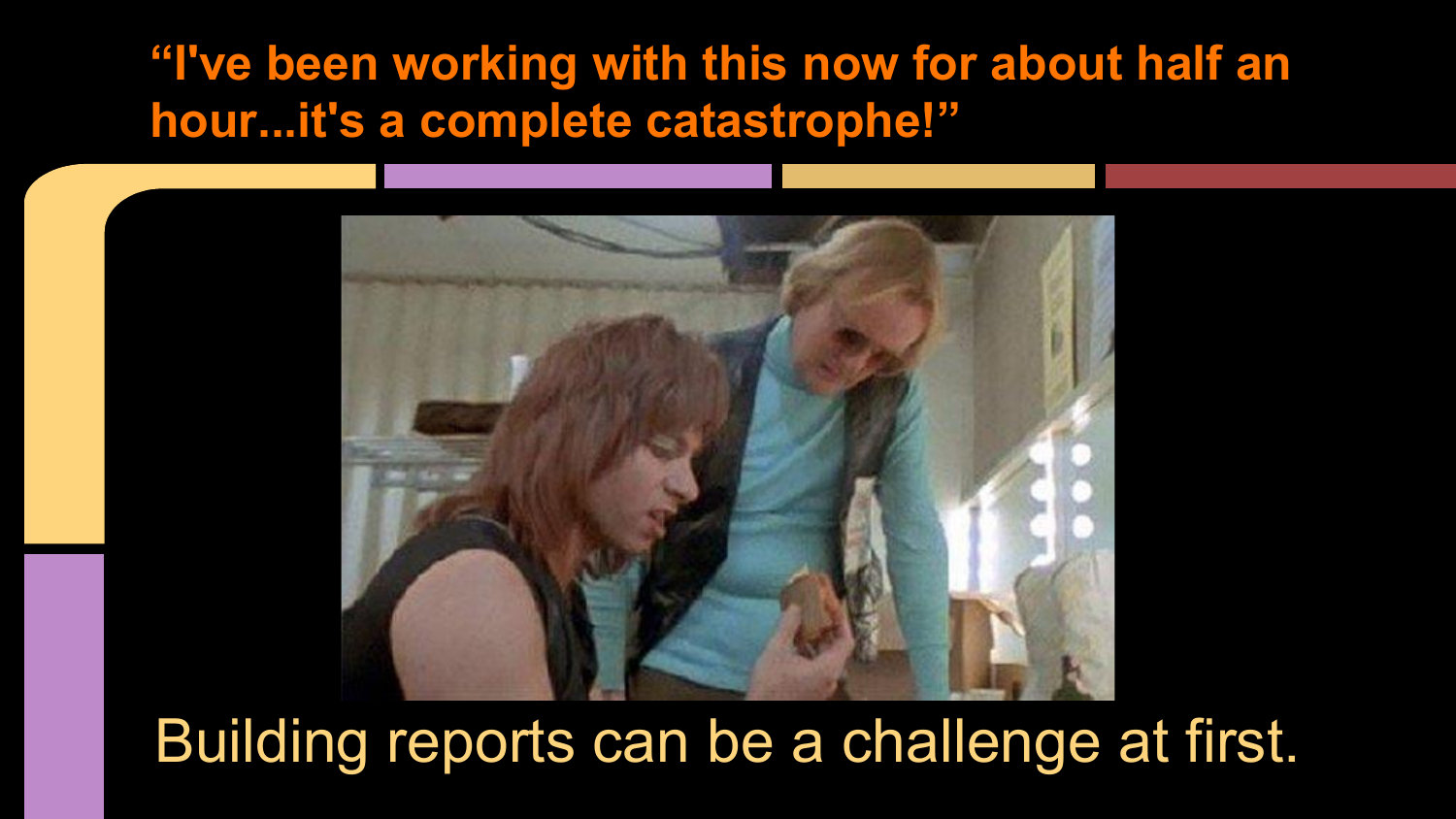# **"These go to eleven."**



## Evergreen vs. Legacy Systems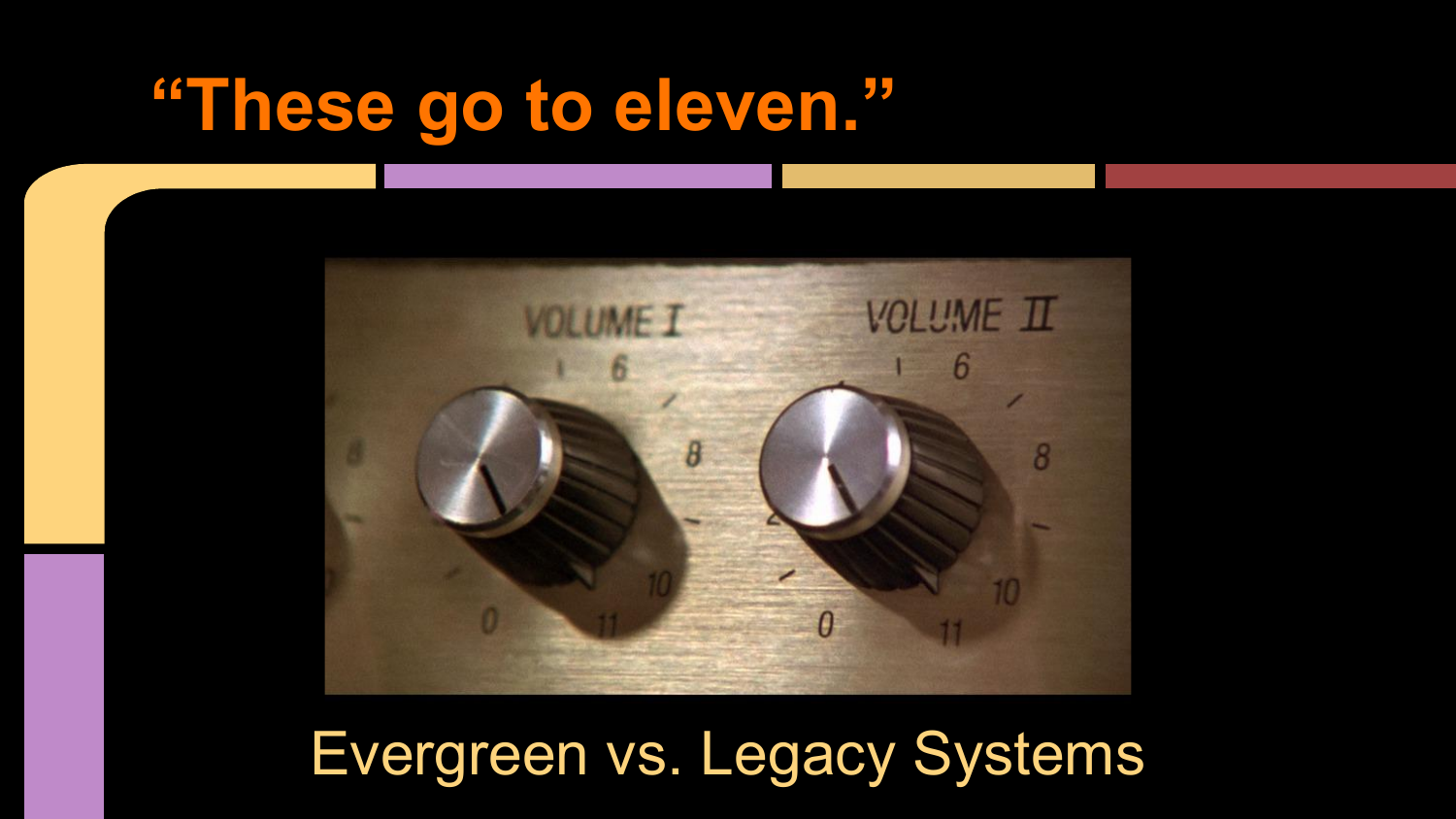### **"Quite exciting, this computer magic!"**



### Knowledge of relational databases is helpful.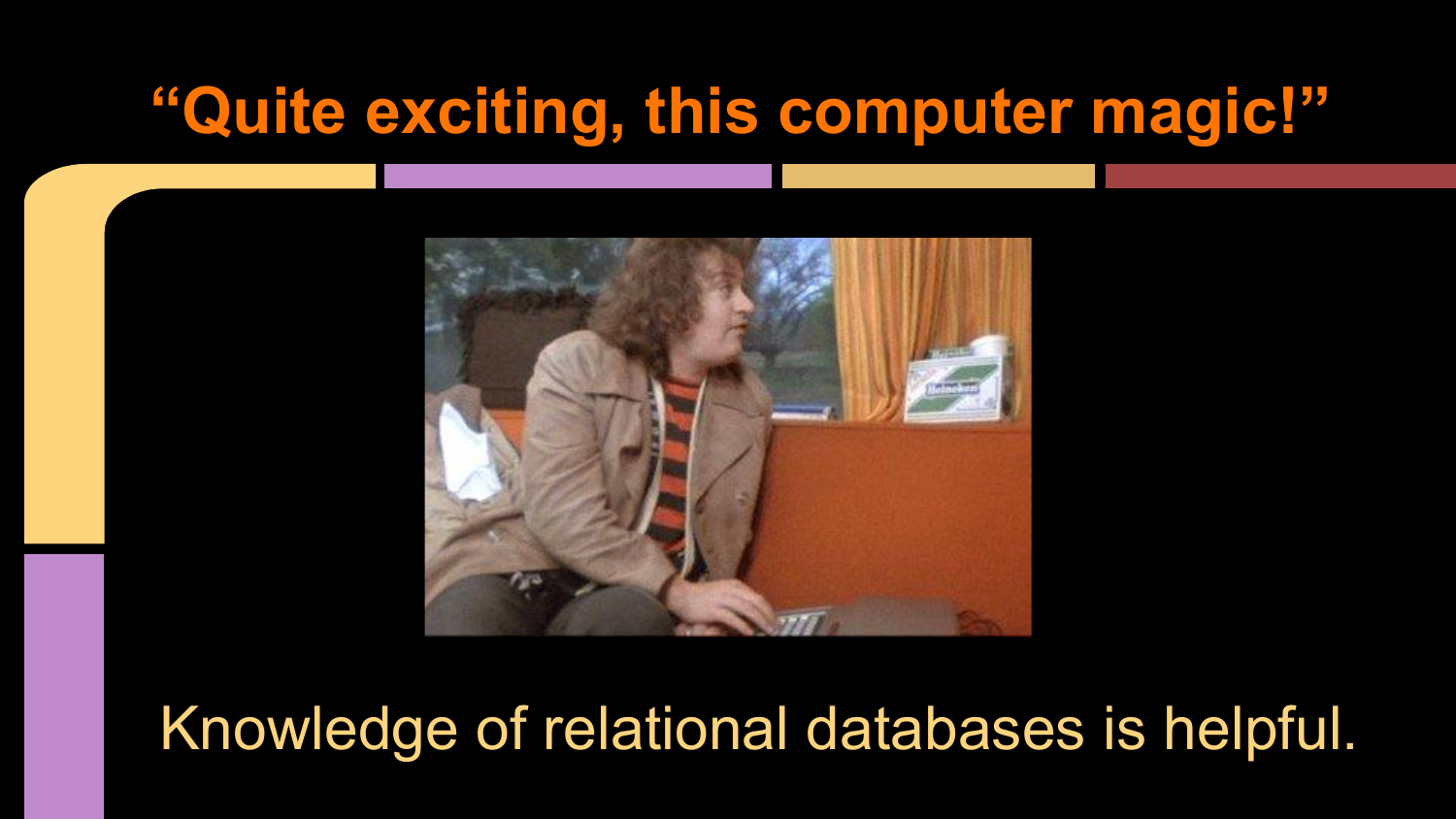# **Intro to relational databases**

Data in Evergreen is stored in a **relational database**.

Relational databases are made of up multiple tables.

Each time you add add an item, register a patron, or check out an item to a patron, you are adding at least one row to at least one table.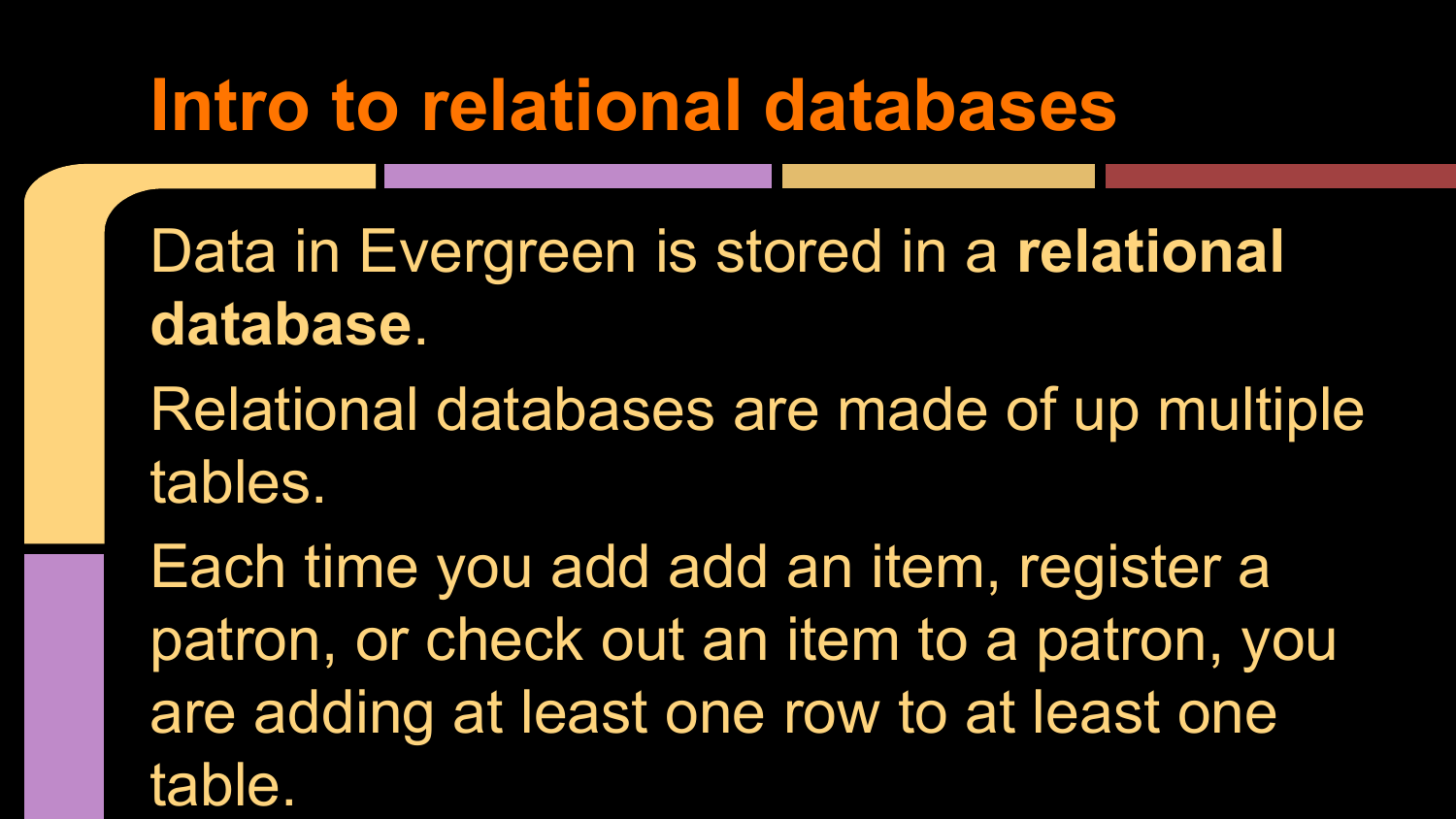# **Primary keys and foreign keys**

Every row in every table has a unique numeric ID, sometimes called the **primary key**.

The primary key can be used to link tables together. When the primary key of one table it referenced in another table, it is called a **foreign key.**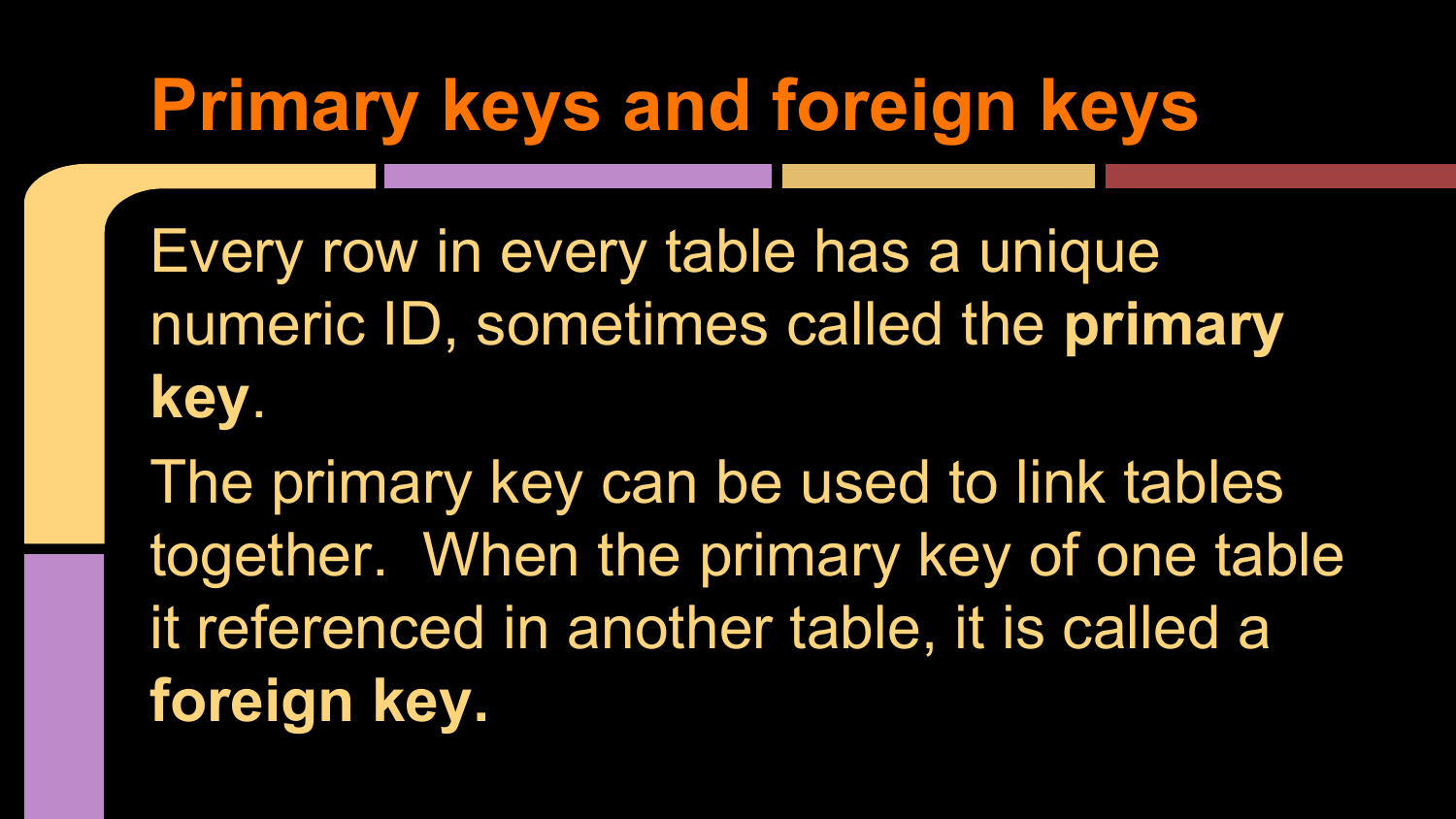#### Patron Table

| ID  |              |                   | First Name   Last Name   Middle Name | .   |
|-----|--------------|-------------------|--------------------------------------|-----|
| 001 | <b>David</b> | <b>St Hubbins</b> |                                      | --- |
| 002 | <b>Nigel</b> | <b>Tufnel</b>     | "Tuffy"                              | .   |

#### Circulation Table

| ID  | <b>Check Out</b><br>Date/Time | Circing<br>Item | <b>User</b> |    |
|-----|-------------------------------|-----------------|-------------|----|
| 001 | 3/13/14 10:56 AM              | 002             | 001         | -- |
| 002 | 3/13/14 11:12 AM              | 001             | 002         | .  |

Item Table

| ID  | <b>Barcode</b> | <b>Creation Date/Time</b>  | I Price |  |
|-----|----------------|----------------------------|---------|--|
| 001 | 333330305823   | 03/10/13 12:00 PM          | 25.00   |  |
| 002 | 333330458211   | <u>  11/11/11 11:11 AM</u> | 11.11   |  |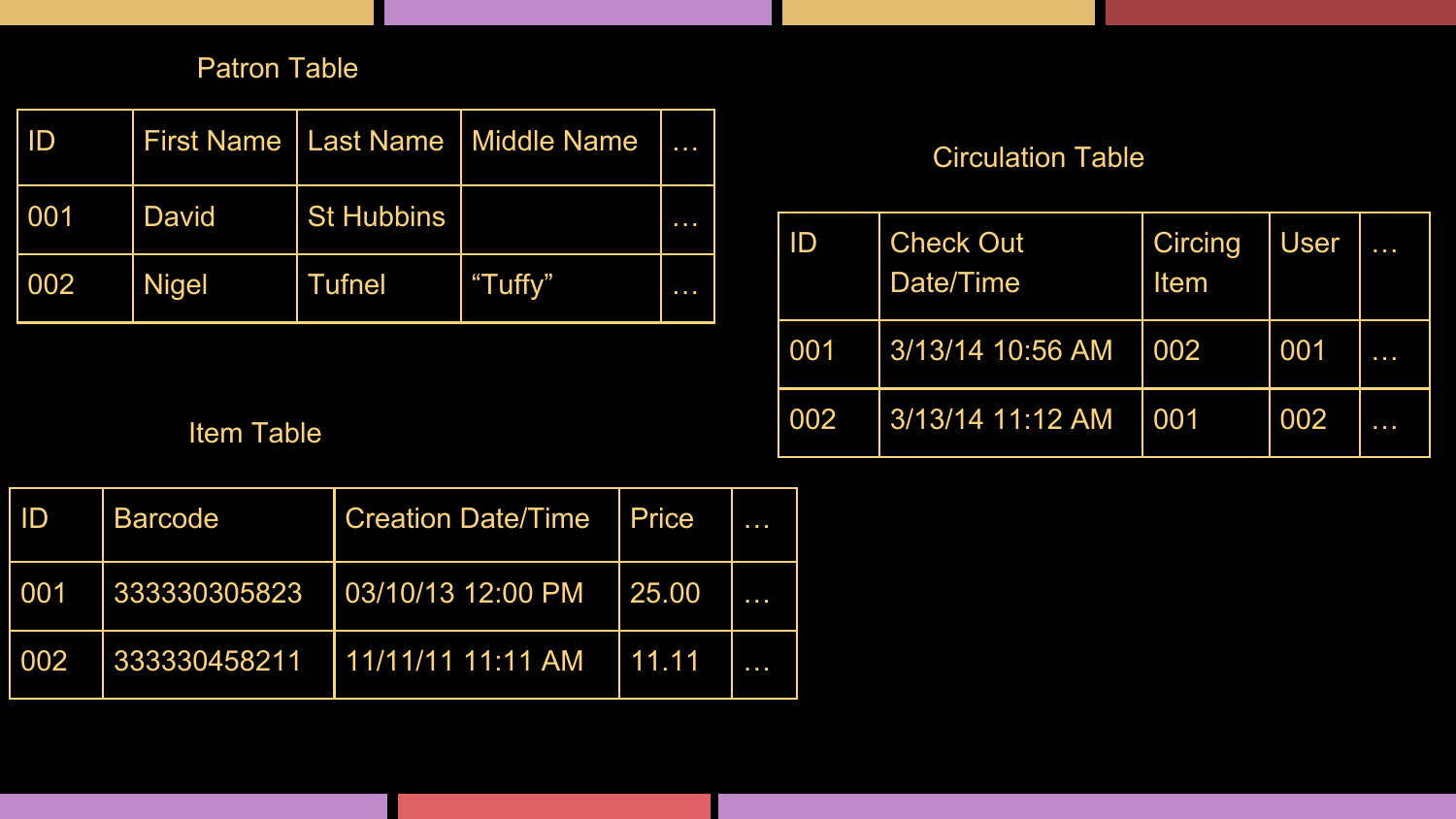

SQL stands for "Standard Query Language." ALL Evergreen reports are long and complex SQL queries! The more you know about SQL, the better you will be at building reports.\*

\*The more you know about SQL, the less you will want to use the reporter :)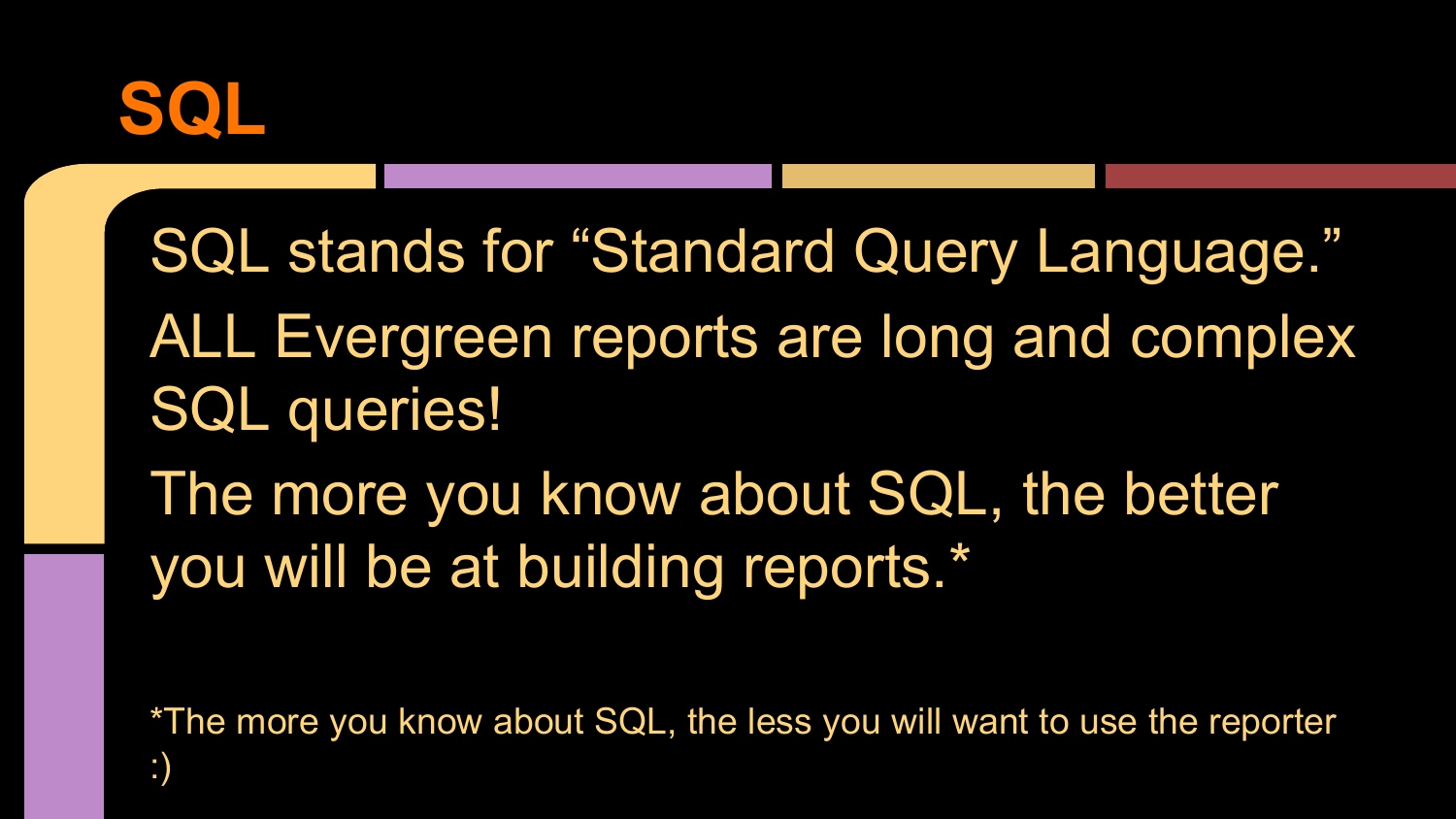## **Sources**

In order to begin building a report, you must pick a **source**.

Sources in the Evergreen reporter roughly correspond to tables in the Evergreen database.

You will want to consider how you will be **filtering** your results when choosing your source.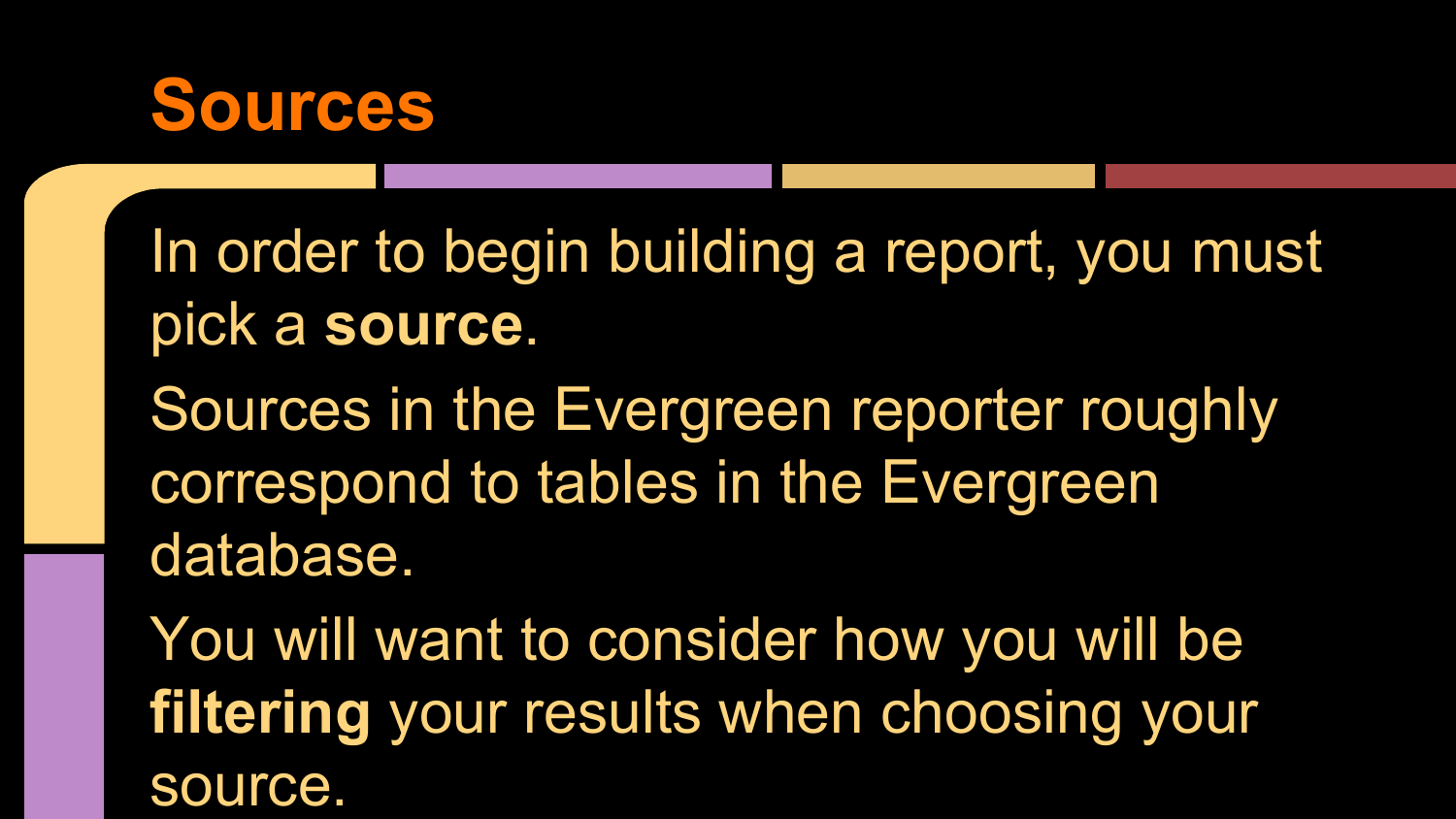# **Weeding Report**

## Goal: Items in a location that are over 10 years old and haven't circ'd in 2 years.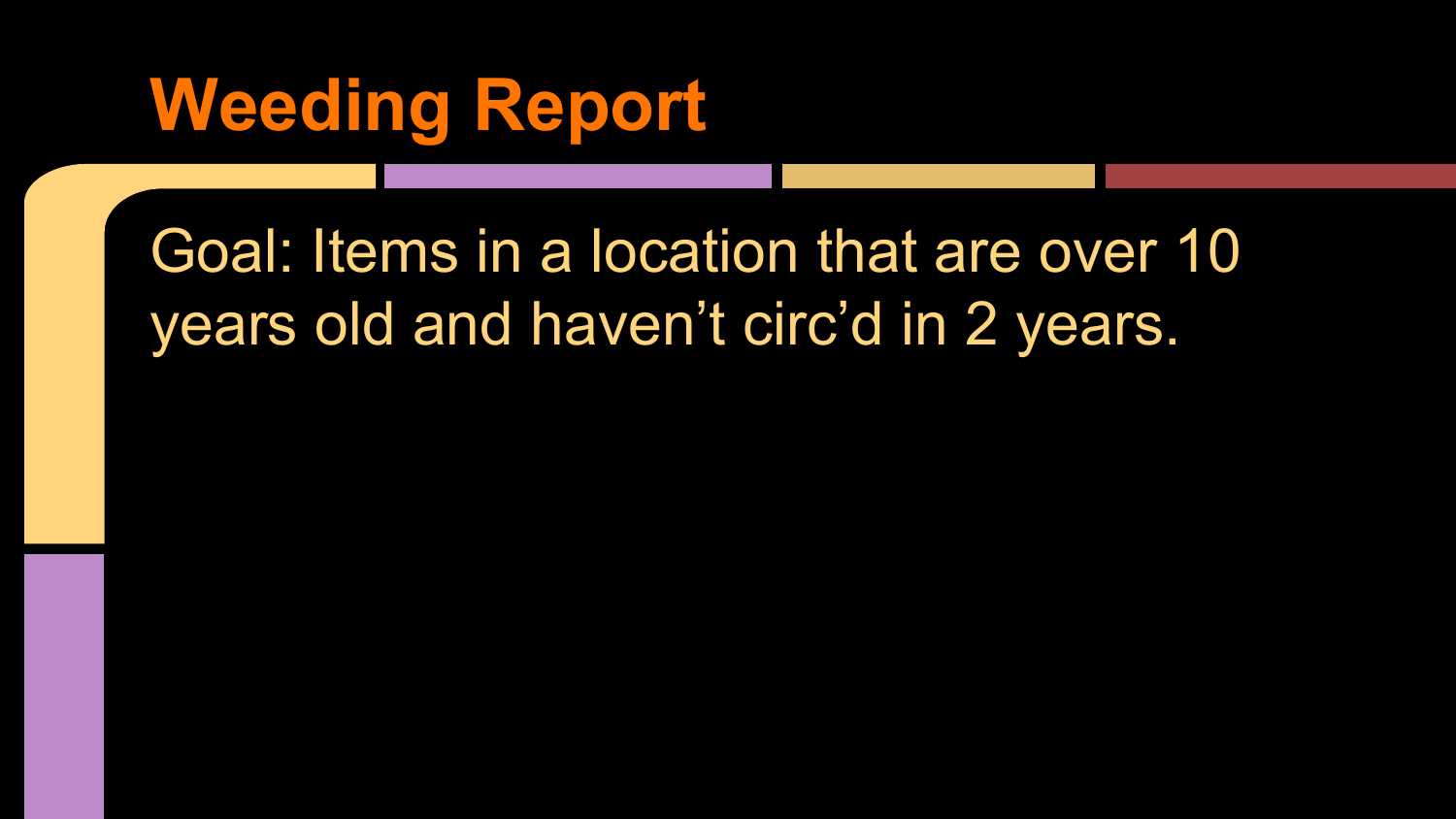# **Weeding Report**

### Filters:

**Shelving Location** Call Number Range Last Check Out Date Owning Library Not Deleted Creation Date

**Display Fields: Shelving Location** Circ Modifier Call Number Author Title Publication Date Barcode Last Check Out Date Number of Check Outs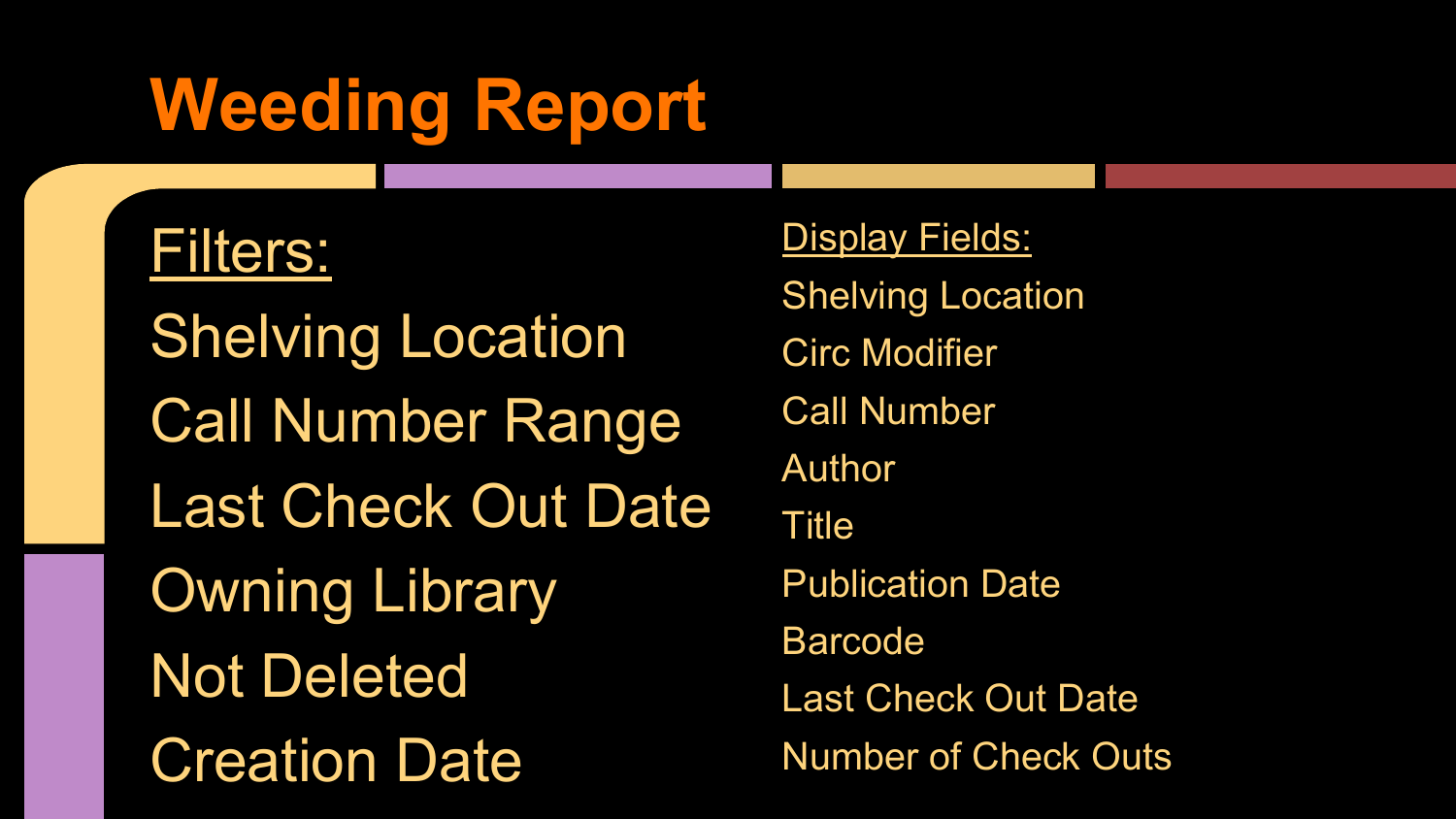# **Can't get enough reports?**

**Friday 1:15 - 2:00 PM** Reports Interest Group Meeting

**Saturday 10:50 AM - 12:00 PM** SQL for Librarians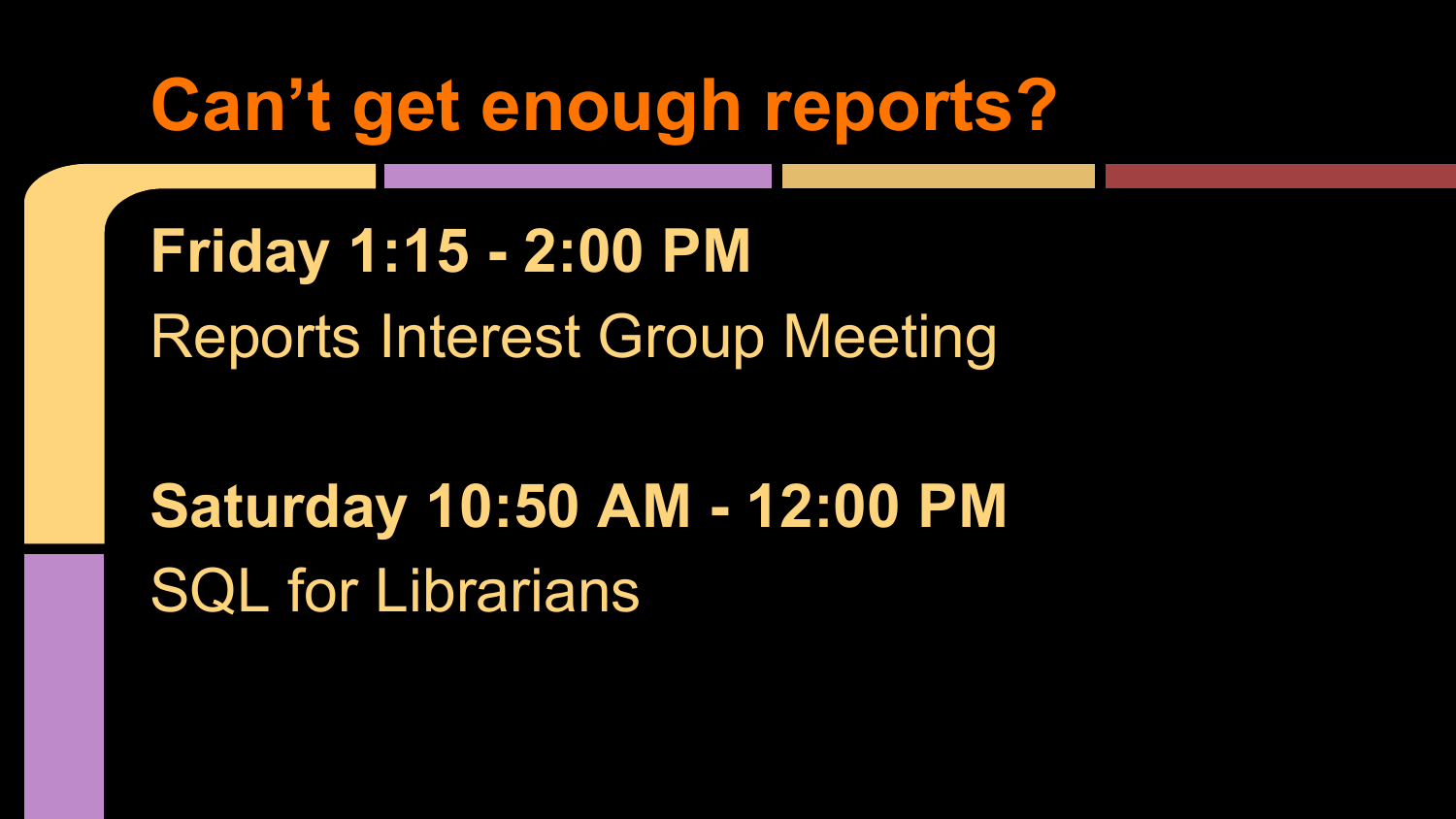## **Resources**

Evergreen Documentation:

<http://docs.evergreen-ils.org>(Look for your version of Evergreen)

Georgia PINES Reports Documentation: [http://pines.](http://pines.georgialibraries.org/reports) [georgialibraries.org/reports](http://pines.georgialibraries.org/reports)

SITKA Reports Documentation:

<http://docs.sitka.bclibraries.ca/Sitka/current/html/report.html>

Evergreen Indiana Reports Tutorials:

<http://www.in.gov/library/3380.htm#report>

Link to this presentation:

<http://bit.ly/1gx7nI0>